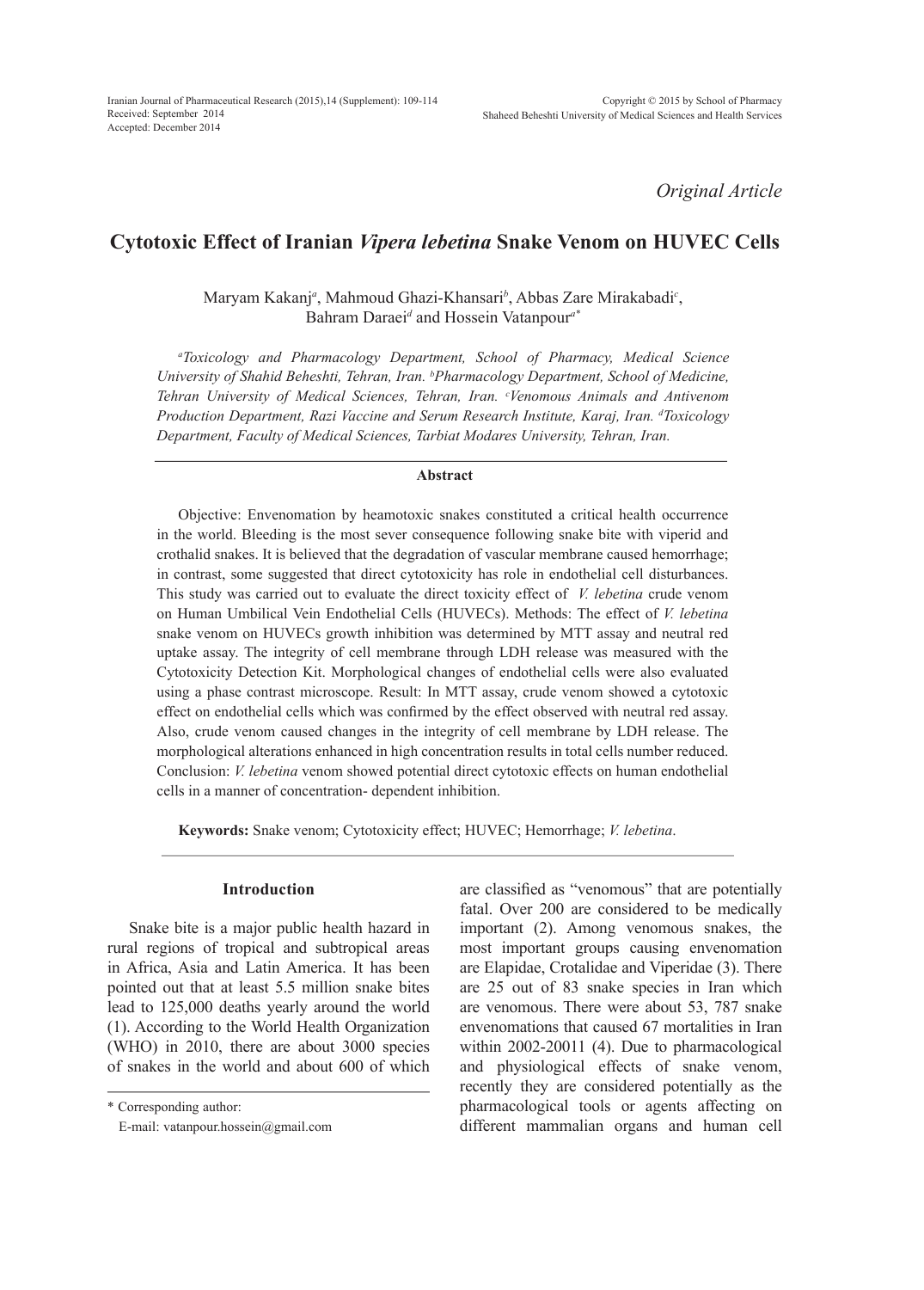cultures in different research and development laboratories. Snake venoms are concentrated in specific venomous glands and they consist of different compounds, including proteins and peptides that have pharmacological and physiological diverse roles in mammalian body (5, 6). Some Toxins affecting the hematopoietic system, haemotoxins, isolated from snake venom. These toxins can cause bleeding with various effects at the site of bites lead to hemorrhage in organs such as heart, lungs, kidneys and brain (7, 8, and 9). Venoms from Viperidae and Crotalidae affect the human haemostatic system or disturb the endothelium cells. Hydrolysis of micro-vessel and homeostasis interruptions caused severe bleeding (10, 11). There are several models to study of cytotoxicity mechanisms caused by snake venom which is important to explain the venom pathophysiology (12). In this study we have examined the cytotoxicity of *Vipera Lebetina* crude venom on human umbilical vein endothelial cells.

# **Experimental**

#### *Venom and chemicals*

Iranian *V. lebetina* was obtained from Venomous Animals and Antivenin Production Dep., Razi institute of vaccine research and serum production, Karaj- Iran. Human Umbilical Vein Endothelial Cell line (HUVEC) was purchased from the National Cell Bank, Pasteur Institute of Iran. 3-(4, 5-dimethylthiaol-2-yl)-2, 5-diphenyltetrazolium bromide (MTT), neutral red dye (NR) were obtained from Sigma (St Louis, MO, USA). Cytotoxicity detection kit of lactate dehydrogenase enzyme (LDH) was achieved from Roche (Darmstadt, Germany). DMEM-F12 medium, penicillin/streptomycin solutions, fetal bovine serum (FBS), Trypsin -EDTA, were obtained from Invitrogen (Carlsbad, CA, USA).

#### *Venom preparation*

The freeze dried venom was dissolved in distilled water and centrifuged at 15000 rpm for 15 min. The supernatant was separated from solution.

# *Cell culture*

Cells were cultured in DMEM/F-12 medium

in the presence of penicillin-streptomycin 1%  $(v/v)$  and FBS 10%  $(v/v)$  inactivated by heat. Cells were maintained in  $CO<sub>2</sub> 5%$  and incubated at 37 °C.

#### *MTT assay*

HUVECs were cultured in DMEM-F12 medium in the presence of FBS 10% plus penicillin-streptomycin 1% and incubated in CO<sub>2</sub> 5% at 37 °C. The cytotoxicity of *V. lebetina* crude venom was evaluated using MTT assay (13). HUVECs were seeded in a 96 well plate at 15000 cells/ well and incubated for 24 h to adhere. After discarding the old medium, the cells were incubated in the medium containing various concentrations 1, 5, 10, 20, 40, 80, 120 µg/mL of crude venom. After 24 h incubation,  $20 \mu L$  MTT (5 mg/mL) was added to each well and cells were incubated for another 3 h. Finally, the culture medium containing MTT solution was removed and the Formazan crystals were dissolved in 100 µL of dimethyle sulfoxide solvent (DMSO). Absorbance was read with a Synergy HT Microplate Reader (Bio-Tek Instruments, Winooski, VT) at 546 nm.  $IC_{50}$  also has been calculated by using GraphPad Prism Software (Version 5.0, San Diego, CA, USA).

# *Neutral red uptake assay*

*V. lebetina* crude venom cytotoxicity was determined using neutral red (NR) assay (14). Briefly, cells were seeded into a 96-well plate at 15000 cells/ well. After 24 h cells were treated to 1, 5, 10, 20, 40, 80, 120 µg/mL crude *Lebetina* venom concentrations for 24 h. Then, the wells medium were replaced with a new one containing NR (40 µg/mL). After 3 h incubation, neutral red medium was removed and the cells were washed with PBS for the remained dye. Finally, neutral red destain solution (50% from ethanol 96%, deionized water 49% and glacial acetic acid 1%) was added to each well and plate was shaking gently for 20 min. Optical density (OD) of neutral red extract was read with a Synergy HT Microplate Reader (Bio-Tek Instruments, Winooki, VT) at 540 nm.

#### *LDH release assay*

Cytotoxicity induced by *V. lebetina* crude venom was also assessed by LDH release into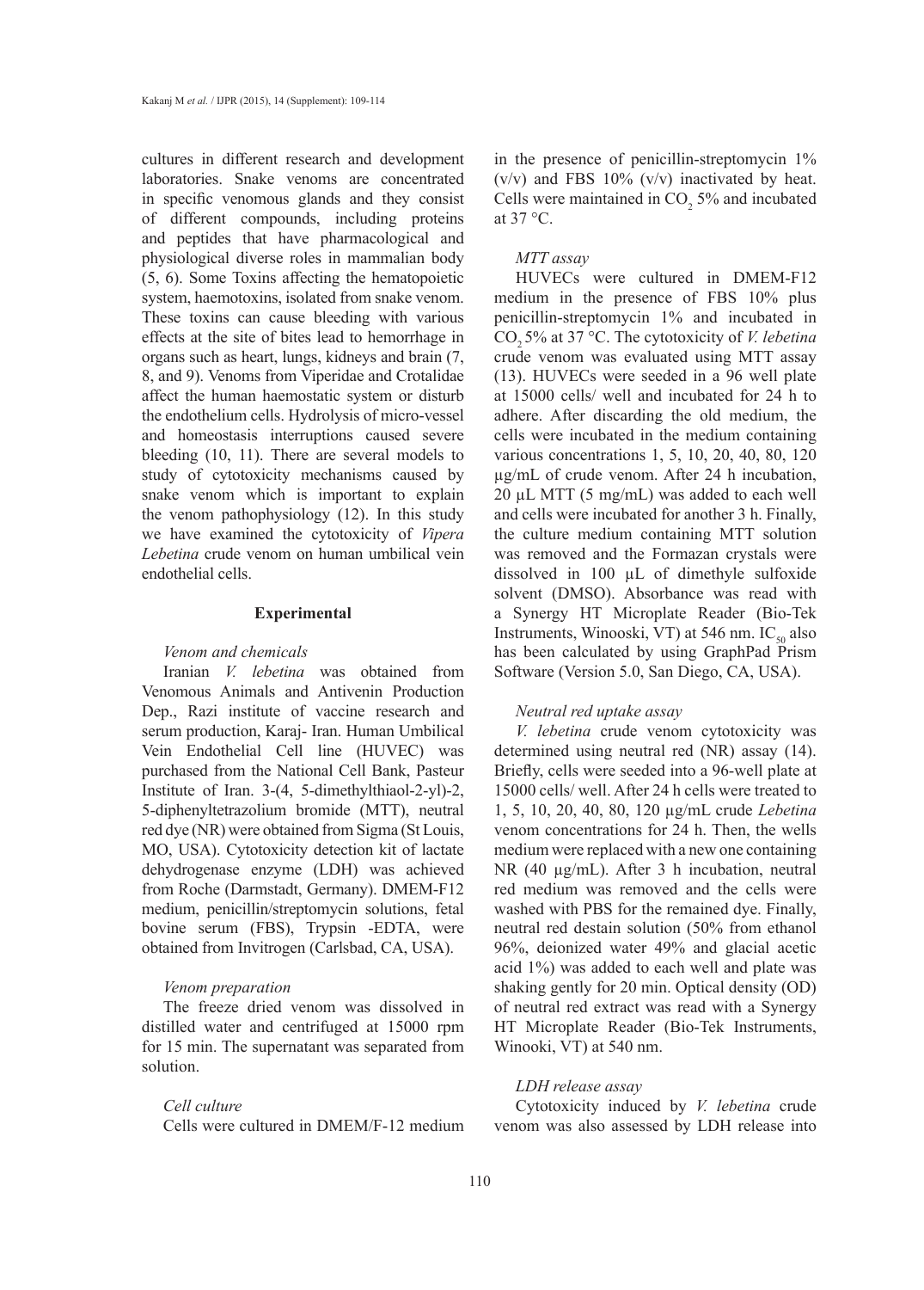

Figure 1. Cytotoxic effect of *V. Lebetina* crude venom on HUVEC cells growth inhibition after exposed to different concentrations of venom for 24 n. Cen grown immotion was determined using by  $M11$  assay,  $100\%$ , data are expressed as the mean $\pm$  SD (A). IC<sub>50</sub> Determination curve (B). venom for 24 h. Cell growth inhibition was determined using by MTT assay, the control value (treated with medium alone) was set at  $100\%$  data are expressed as the mean+ SD (A). IC Determination curve (B)

the culture medium. The HUVECs were treated u at 1, 5, 10, 20, 40, 80, 120 µg/mL crude venom concentrations for 24 h. After incubation, the **Figure** into corresponding cells media were transferred into corresponding wells which were optically clear with 96-well flat bottom plate. Released LDH in the media mat bottom plate. Refeased EDT in the media Kit (Roche Diagnostics, Mannheim, Germany). c The maximum amount of LDH release was determined by the lysis of cells exposure to 1% Triton X-100 and then was normalized to total LDH content. The absorbance was recorded using a Synergy HT Microplate Reader (Bio-Tek instruments, Winooski, VT) at 490 nm.

# *Morphological studies*

Following overnight incubation of the cells with venom, various morphological alterations and cell damage were qualitatively investigated

using a light phase contrast microscope and their photos were taken with a digital camera.

# Data analysis

Results are expressed as mean  $\pm$  SD of four replicates. IC<sub>50</sub> has been calculated by fitting the repreaders.  $C_{50}$  has been calculated by fitting the data to log (inhibitor) vs. response equation. All data analyses were performed using GraphPad Prism version 5.0.

# **Results**

#### *MTT assay*

Anti proliferative and cytotoxicity of *V. lebetina* crude venom were shown by cell count using MTT assay. Data obtained from *in-vitro* analyses showed potential cytotoxic effect on human umbilical vein endothelial cells. In this study, it was determined that *V. lebetina* venom



venom for 24 h. Cell growth inhibition was determined using by neutral red uptake assay, the control value (treated with medium alone) was set at 100%, data are expressed as the mean $\pm$  SD (A). IC<sub>50</sub> Determination curve (B).  $h(x)$ . **Figure 2.** Cytotoxic effect of *V. Lebetina* crude venom on HUVEC cells growth inhibition after exposed to different concentrations of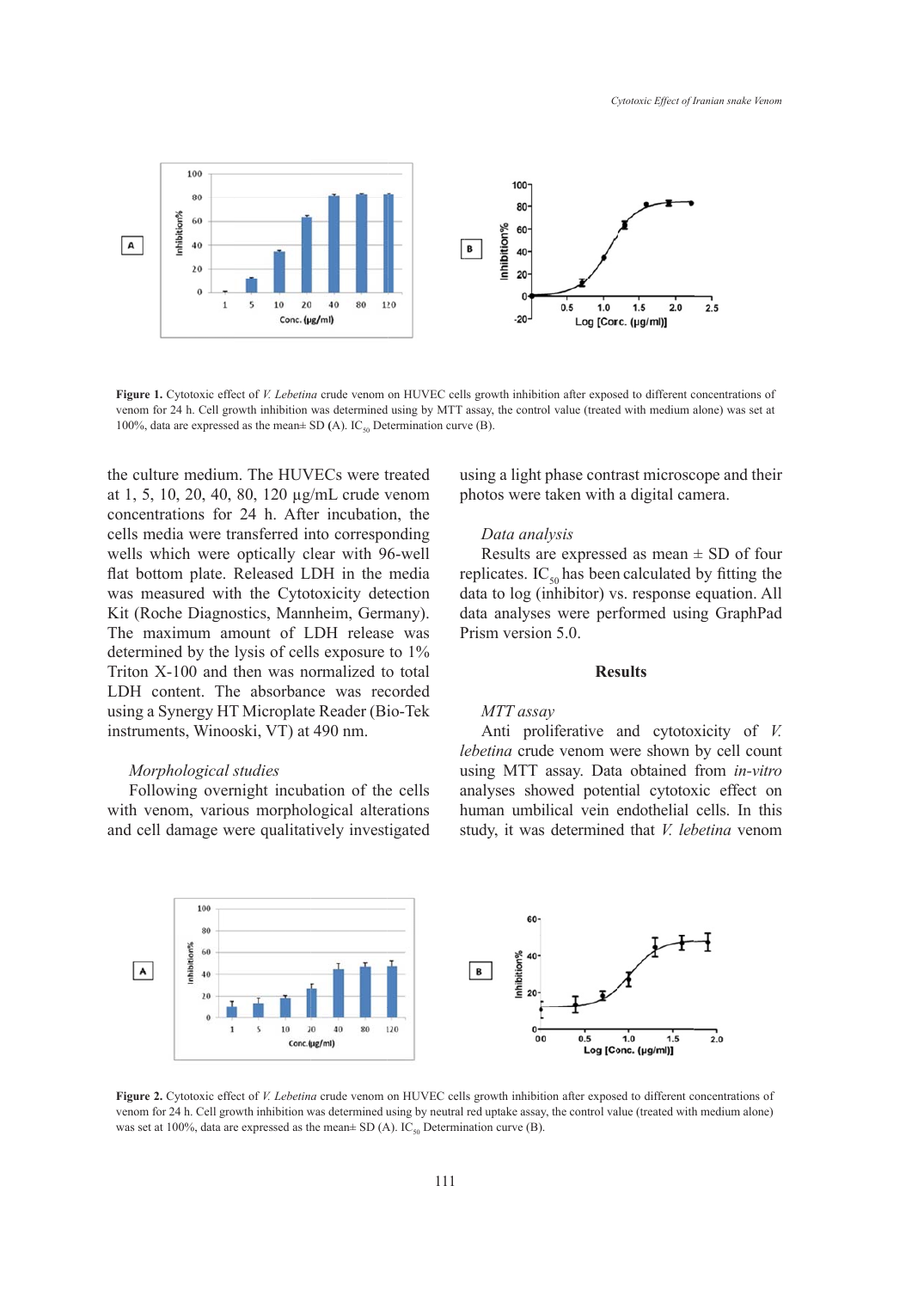

cell growth inhibition (compared to control). The control value (treated with medium alone) was set at 100%. **Figure 3.** Effect of *V. Lebetina* crude venom on HUVEC cells growth inhibition by LDH release assay. Values indicate mean± SD of %



with an inverted microscope and compared with control cells. crude venom **Figure 4.** Morphological alterations of *V.Lebetina* crude venom on HUVEC cells. Cells were seeded in DMEM-F12 medium with 10% FBS and treated in the absence (control group) or crude venom concentrations for 24 h at 37 °C. Morphological changes of treated cells

were observed with an inverted microscope and compared with control cells.<br>induced a concentration- dependent inhibition of their HUVECs (Figure 1-A) with an  $IC_{50}$  value of 11.77 μg/mL after 24 hours incubation (Figure 1-B).

#### *Neutral red uptake assay*

In this colorimetric assay, normal cells could take up and store the neutral red dye in

f their lysosomes, which can be released in the 7 presence of solublization buffer. Cells with intact lysosomes hold more neutral red dye than dead cells (14). Figure 2 shows an increase in HUVECs growth inhibition in presence of *V. lebetina* crude venom from 1 to 120 μg/mL in a concentration- dependent manner during 24 h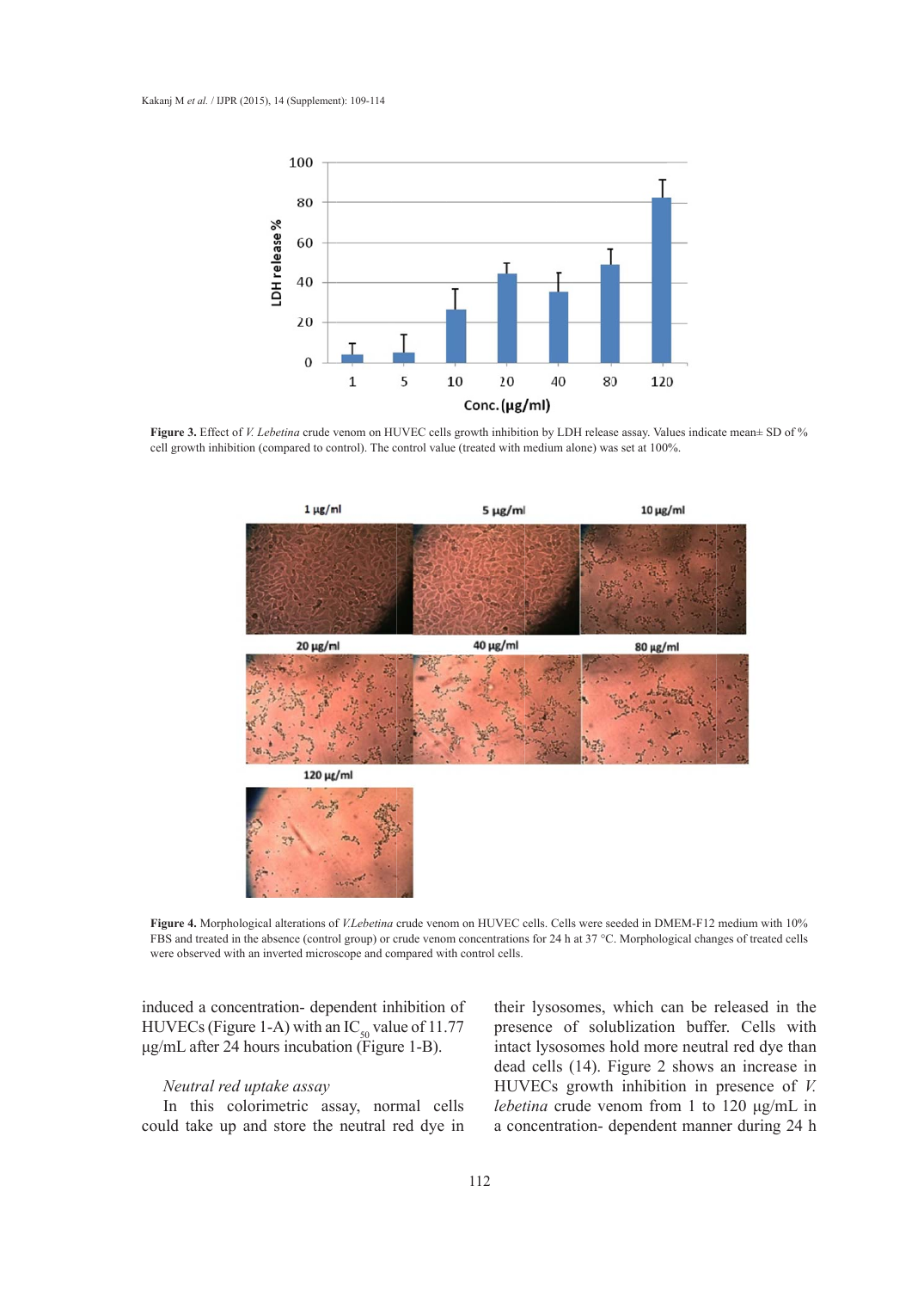incubation. IC<sub>50</sub> has been calculated 10.52 μg/ mL (Figure 2-A, B).

#### *LDH release assay*

Cytosolic lactate dehydrogenase (LDH) enzyme released in the media can be measured by dying cells possessing compromised cell membranes. Figure 3 shows LDH release from HUVECs incubated with various concentrations of *V. lebetina* crude venom (1-120 μg/mL) for 24 h. Cells incubated with 20 μg/mL of *V. lebetina*  crude venom show 44.4% cytotoxicity. Further, high concentration (120 μg/mL) of the venom caused a significant toxicity (82.8%) during 24 h incubation.

# *Effect of V. lebetina crude venom on the HUVECs*

There were morphological changes between HUVECs exposed to *V. lebetina* crude venom at 10-120 µg/mL concentrations in comparison with control. The microscopic cellular examinations of the HUVECs treated with *V. lebetina* crude venom indicated a rounding shape (Figure 4). These changes led to detachment of the cells from the flask surface and cell monolayer disruption concentration dependently. These morphological alterations increased in high concentration and decrease of total cells number. Finally our results showed *V. lebetina* crude venom induced an inhibition of HUVECs growth with respect to morphological changes.

# **Discussion**

Snake venoms are a mixture of enzymatic and non-enzymatic agents accompany with highly biological active toxins that can affect synergistically or individually in mammalian cells (15). In this study we evaluated the cytotoxicity of *Vipera Lebetina* crude venom by exposing the HUVECs to various concentrations of crude venom for 24 hour. The results clearly showed that *Vipera Lebetina* venom has significant toxic effects on HUVECs. It was indicated by concentration- dependent inhibition of HUVECs growth in all the tests including MTT, Neutral red and LDH. The cytotoxic effects of *V. lebetina* venom observed in the present study are in accordance with the results obtained by Nalbantsoy *et al*. (2012) (16) that showed the incubation of crude venom *Macrovipera lebetina lebetina* with Mouse fibroblastic (L929) cell-line can inhibits cell proliferation in a concentration- dependent manner. The snake crude venom toxicity recently has also been investigated in other cell lines such as human fibroblast cells (17), renal epithelial (MDCK) cells (18), and endothelial cells (19). Crotalidae and Viperidae are two snake families that their envenomation can cause local as well as systemic bleeding in victim. This is possibly due to direct action of snake venom components such as metalloproteinases, phospholipase  $A_2$ , Lamino acid oxidases activity on the endothelial cells and microvasculature (20, 21, 22 and 23). The pathogenesis of this phenomenon has been investigated extensively. However, the exact hemorrhagic mechanism of action is not clear yet (24). It has already been shown that endothelial cells treated with snake venom can lose cytoplasmic substances lead to cytoplasmic blebs formation (11, 20, and 24). Then endothelial cells become very thin and some lesions will be developed. As a result, cells and other blood components escape from blood circulation to tissues surrounding space (25, 26). Direct effects of hemorrhagic toxins on endothelial cells also showed by Ownby and Geren, (1978) (27) and Gutierez and lomonte, 1989 (28). In our study, crude venom induced toxicity and morphological changes in HUVECs which examined by phasecontrast microscopy (Figure 4). These tests are selected for cytotoxic evaluation of the crude venom. The MTT assay is considered as standard *in-vitro* cytotoxicity (29, 30). According to our results we found a significant toxic activity leading to cell morphological changes with detachment of rounded cell shape. This finding is in favor of distinct effect causes by snake venom fractions as it is described by Rucavado *et al*. (1999) (31). They revealed crude venom and the hemorrhagic toxin (LHF-II) isolated from *Lachesis muta muta* snake venom is not directly related to cytotoxicity of the venom on murine capillary endothelial cells. On the other hand, Borkow *et al.* (1994) (32) was found that the number of venoms studied were not cytotoxic on endothelial cells even during long time of incubation. However, results obtained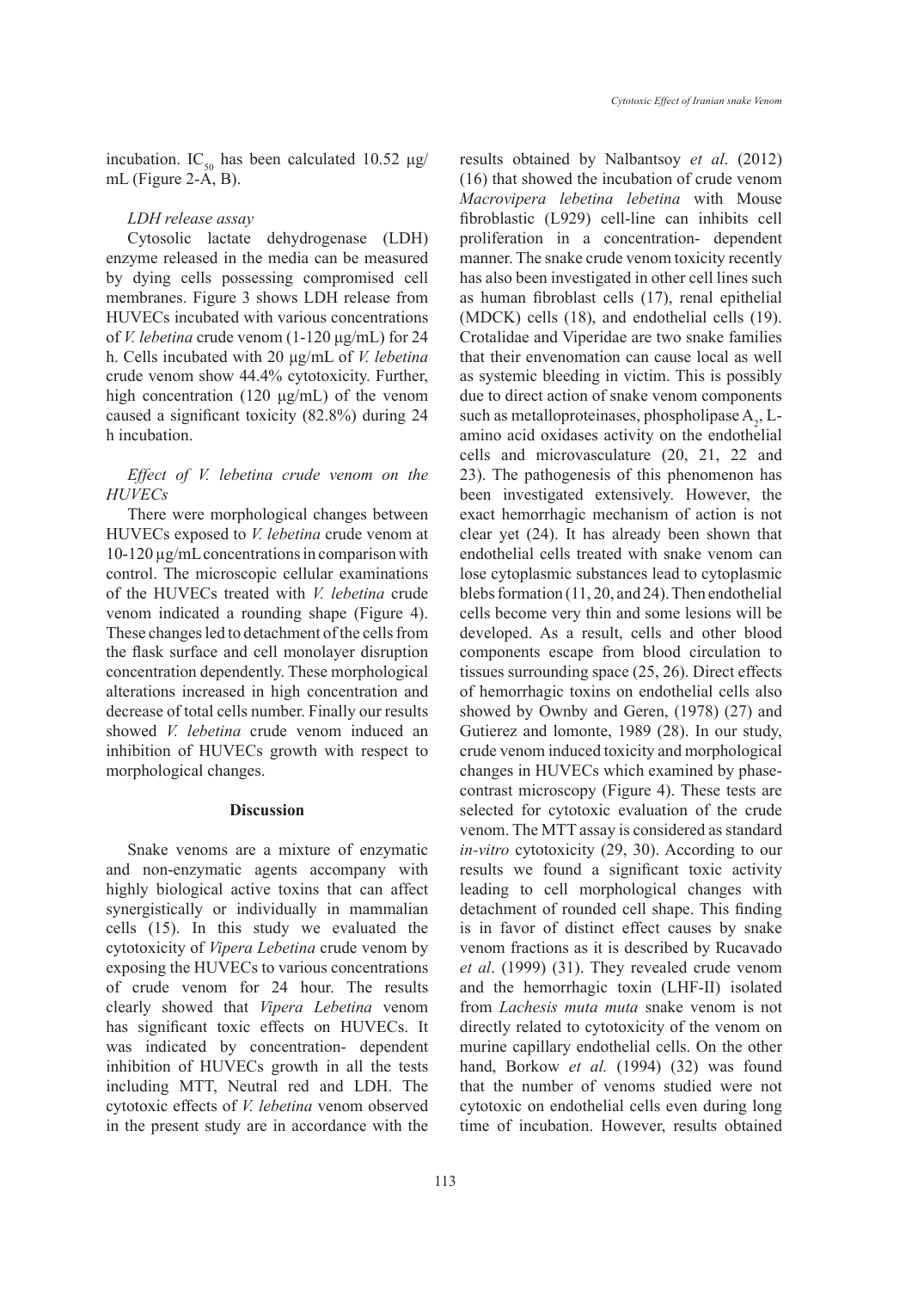in our study show *V. lebetina* crude venom can cause significant reduction in endothelial cells viability. To estimate the number of viable cells we used neutral red uptake assay. The basis of this assay is the coupling of viable cells with neutral red dye accumulated into the lysosomes (14). The reduction in cell uptake of neutral red dye combined with the observed morphological changes indicates that the *V. lebetina* crude venom increases cell inhibition in HUVECs. In Figure 3, an obvious increase in cell inhibition during 24 h was accompanied by a more enhance in the leakage of LDH. These results clearly showed significant inhibition of cells up to 80% using MTT and LDH assays. The similarity in inhibition of cell growth by these two methods of assay can be good indicators of cytotoxic effect of crude venom of *V. lebetina* by the mechanism of necrotic effect rather than apoptotic nature of venom (33). As it can be seen in Figure 3, cell inhibition was increased during 24 hours accompany with a greater enhance in LDH leakage. Possibly, venom cellular toxicity can cause cell death and membrane injury which may eventually lead to rupture of the cell membrane and release of LDH. Inflammation and destruction of intracellular organelles are characteristic of cellular events that are called necrotic cell death. This problem may eventually cause rupture of the cell membrane (34). Thus based on the results obtained in the present study, the local and systemic signs of the snake bite by *Vipera Lebetina* including edema, hemorrhage and necrosis may be at least partially associated with the level of vascular toxicity and endothelial cell disruption. Hence the patients bitten by this snake can be at risk of internal bleeding without any previous injury.

#### **References**

- Williams D, Gutiérrez JM, Harrison R, Warrell DA, (1) White J, Winkel KD and Gopalakrishnakone P. The global snake bites initiative: an antidote for snake bite. *Lancet*. (2010) 375: 89-91.
- (2) Venomous snake's distribution and species risk categories. WHO- Health Systems and Services: Quality and Safety of Medicines- Blood Products and related Biologicals. (2010). Available from: URL: http://apps.who.int/bloodproducts/snakeaentivenoms/ databas/
- Adukauskiene D, Varanauskiene E and Adukauskaite (3)

A. Venomous Snakebites. *Medicina (Kaunas).* (2011) 47: 461-467.

- Dehghani R, Fathi B, Panjeh Shah M and Jazayeri M. (4) Ten years of snakebites in Iran. *Toxicon*. (2014) 90: 291-298.
- Yang D, Peng M, Yang H, Yang Q and Xu J. (5) Expression, purification and characterization of *Gloydius* shedaoensis venom gloshedobin as Hsp70 fusion protein in Pichia pastoris. *Protein Expr. Purif.* (2009) 66: 138-142.
- Rahmania AH, Jalalib A, Alemzadeh –Ansaria MH, (6) Tafazolia M and Fakher R. Dosage comparison of snake anti-venomon coagulopathy. *Iran. J. Pharm. Res.* (2014) 13: 283-289.
- (7) Hati R, Mitra P, Sarker S and Bhattacharyya KK. Snake venom hemorrhagins. *Crit. Rev. Toxicol*. (1999)  $29 \cdot 1 - 19$
- (8) Koh DCI, Armugam A and Jeyaseelan K. Snake venom components and their applications in biomedicine. *Cell Mol. Life Sci.* (2006) 63: 3030-3041.
- (9) Kawano J, Anai K, Sugiki M, Yoshida E and Maruyama M. Vascular endothelial cell injury induced by bothrops jararaca venom; non-significance of hemorrhagic metalloproteinase. *Toxicon*. (2002) 40: 1553-1562.
- Panfoli I, Calzia D, Ravera S and Morelli A. Inhibition (10) of hemorragic snake venom components: old and new approaches. *Toxin*. (2010) 2: 417-427.
- $(11)$  Gutierrez JM, Rucavado A, Escalante T and Dıaz C. Hemorrhage induced by snake venom metalloproteinase: biochemical and biophysical mechanisms involved in micro-vessel damage. *Toxicon*. (2005) 45: 997-1011.
- Mello CP, Morais IC, Menezes RR, Pereira GJ, Torres (12) AF, Lima DB, Pereira TP, Toyama MH, Monteiro HS, Smaili SS and Martins AM. Bothropoides insularis venom cytotoxicity in renal tubular epithelia cells. *Toxicon*. (2014) 88: 107-114
- (13) Mosmann T. Rapid colorimetric assay for cellular growth and survival: application to proliferation and cytotoxicity assays. *J. Immunol. Methods* (1983) 65: 55-63.
- $(14)$  Repetto G, Del Peso A and Zurita JL. Neutral red uptake assay for the estimation of cell viability / cytotoxicity. *Nat. Protoc*. (2008) 3: 1125-1131.
- (15) Gremski LH, Chaim OM, Paludo KS, Sade YB, Otuki MF, Richardson M, Gremski W, Sancheze EF and Veiga SS. Cytotoxic, thrombolytic and edematogenic activities of leucurolysin-a, a metalloproteinase from Bothrops leucurus snake venom. *Toxicon*. (2007) 50: 120-134.
- Nalbantsoy A, Karabay-Yavasoglu NU, Sayım F, (16) Deliloglu-Gurhan I, Gocmen B, Arıkan H and Yildiz MZ. Determination of *in-vivo* toxicity and *in-vitro* cytotoxicity of venom from the Cypriot blunt-nosed viper *Macrovipera lebetina* and antivenin production. *J. Venom Anim. Toxins Incl. Trop. Dis*. (2012) 18: 208-216.
- (17) Gallagher P, Bao Y, Serrano MTS, Laing GD, Theakston RDG, Gutiérrez JM, Escalante T, Zigrino P, Moura-da-Silva M A, Nischt R, Mauch C, Moskaluk C